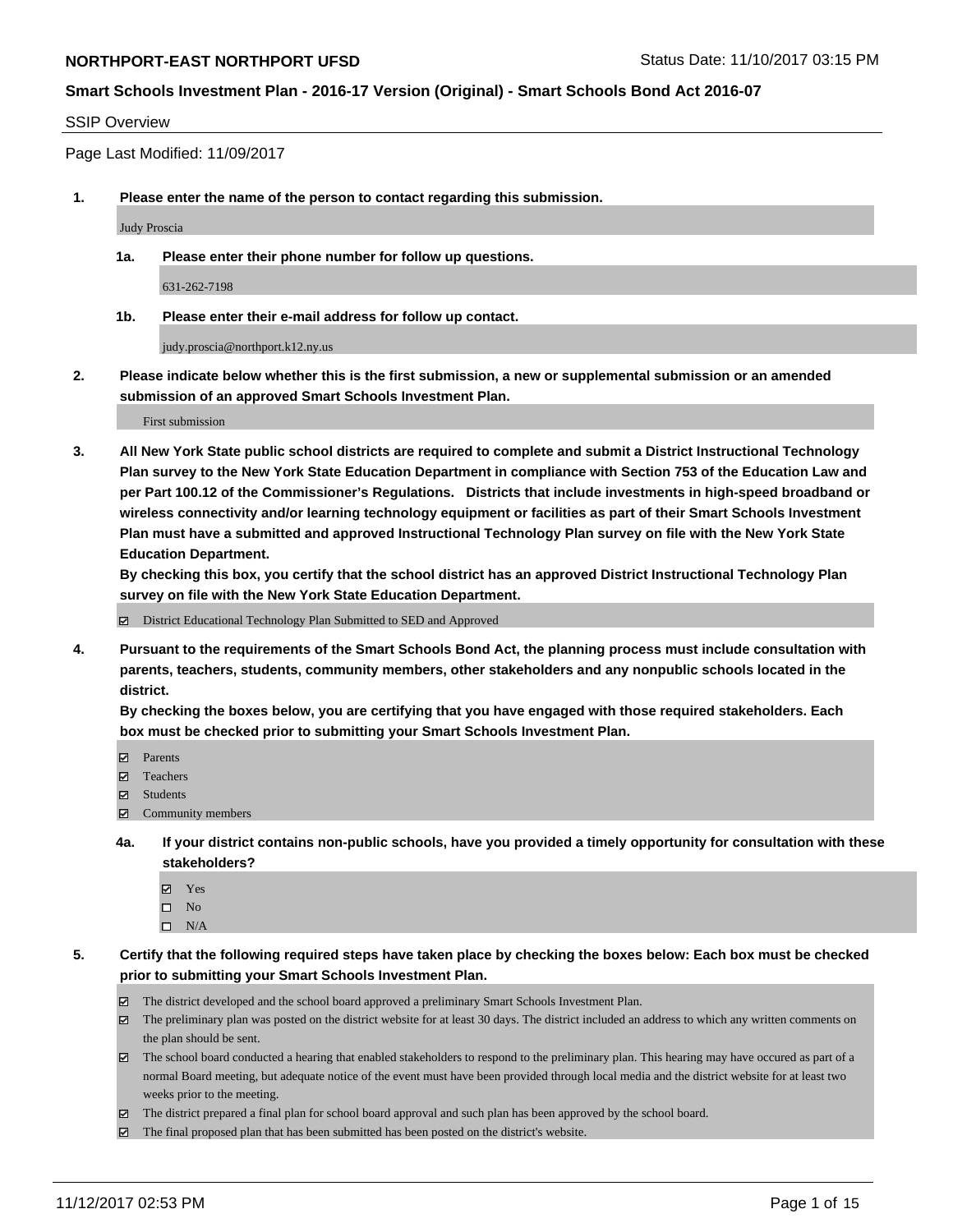#### **Smart Schools Investment Plan - 2016-17 Version (Original) - Smart Schools Bond Act 2016-07**

#### SSIP Overview

Page Last Modified: 11/09/2017

**5a. Please upload the proposed Smart Schools Investment Plan (SSIP) that was posted on the district's website, along with any supporting materials. Note that this should be different than your recently submitted Educational Technology Survey. The Final SSIP, as approved by the School Board, should also be posted on the website and remain there during the course of the projects contained therein.**

Smart Schools Preliminary Investment Plan-posted on website 2016-12-12.pdf

**5b. Enter the webpage address where the final Smart Schools Investment Plan is posted. The Plan should remain posted for the life of the included projects.**

http://web.northport.k12.ny.us/files/1522443/final\_smart\_schools\_investment\_plan.pdf

**6. Please enter an estimate of the total number of students and staff that will benefit from this Smart Schools Investment Plan based on the cumulative projects submitted to date.**

7,000

**7. An LEA/School District may partner with one or more other LEA/School Districts to form a consortium to pool Smart Schools Bond Act funds for a project that meets all other Smart School Bond Act requirements. Each school district participating in the consortium will need to file an approved Smart Schools Investment Plan for the project and submit a signed Memorandum of Understanding that sets forth the details of the consortium including the roles of each respective district.**

 $\Box$  The district plans to participate in a consortium to partner with other school district(s) to implement a Smart Schools project.

**8. Please enter the name and 6-digit SED Code for each LEA/School District participating in the Consortium.**

| <b>Partner LEA/District</b> | <b>ISED BEDS Code</b> |
|-----------------------------|-----------------------|
| (No Response)               | (No Response)         |

**9. Please upload a signed Memorandum of Understanding with all of the participating Consortium partners.**

(No Response)

**10. Your district's Smart Schools Bond Act Allocation is:**

\$1,335,040

**11. Enter the budget sub-allocations by category that you are submitting for approval at this time. If you are not budgeting SSBA funds for a category, please enter 0 (zero.) If the value entered is \$0, you will not be required to complete that survey question.**

|                                              | Sub-<br>Allocations |
|----------------------------------------------|---------------------|
|                                              |                     |
| <b>School Connectivity</b>                   | 871,557             |
| <b>Connectivity Projects for Communities</b> | 0                   |
| Classroom Technology                         | $\overline{0}$      |
| Pre-Kindergarten Classrooms                  | $\overline{0}$      |
| Replace Transportable Classrooms             | 0                   |
| <b>High-Tech Security Features</b>           | $\overline{0}$      |
| Totals:                                      | 871,557             |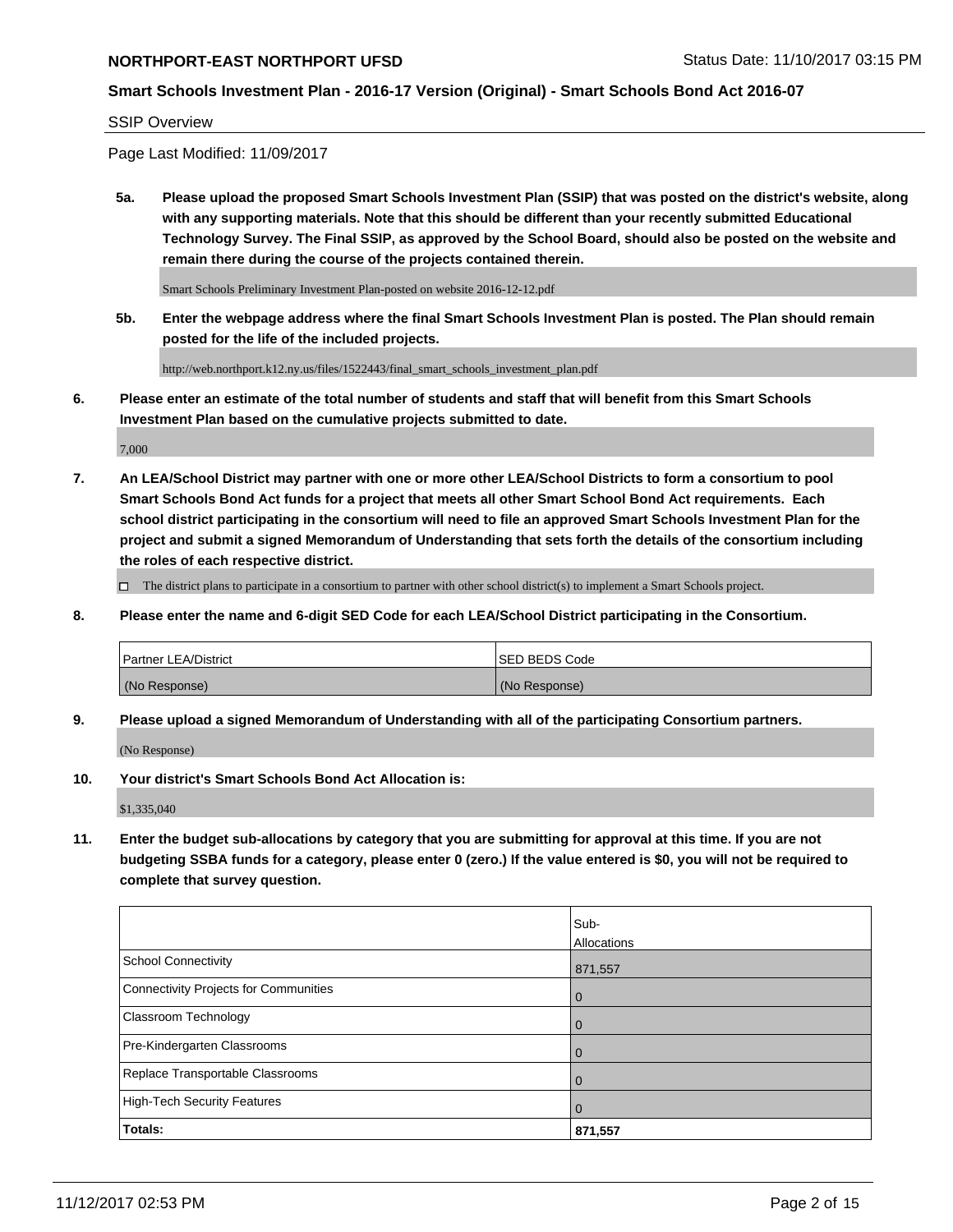#### School Connectivity

Page Last Modified: 11/09/2017

- **1. In order for students and faculty to receive the maximum benefit from the technology made available under the Smart Schools Bond Act, their school buildings must possess sufficient connectivity infrastructure to ensure that devices can be used during the school day. Smart Schools Investment Plans must demonstrate that:**
	- **sufficient infrastructure that meets the Federal Communications Commission's 100 Mbps per 1,000 students standard currently exists in the buildings where new devices will be deployed, or**
	- **is a planned use of a portion of Smart Schools Bond Act funds, or**
	- **is under development through another funding source.**

**Smart Schools Bond Act funds used for technology infrastructure or classroom technology investments must increase the number of school buildings that meet or exceed the minimum speed standard of 100 Mbps per 1,000 students and staff within 12 months. This standard may be met on either a contracted 24/7 firm service or a "burstable" capability. If the standard is met under the burstable criteria, it must be:**

**1. Specifically codified in a service contract with a provider, and**

**2. Guaranteed to be available to all students and devices as needed, particularly during periods of high demand, such as computer-based testing (CBT) periods.**

**Please describe how your district already meets or is planning to meet this standard within 12 months of plan submission.**

The District exceeds the 100 Mbps per 1,000 students standard as we have 1000 MB Internet connection from Lightpath and 1000 MB Internet connection from Lightower Fiber Networks for a total of 2000 MB. There are less than 6,000 in district students.

- **1a. If a district believes that it will be impossible to meet this standard within 12 months, it may apply for a waiver of this requirement, as described on the Smart Schools website. The waiver must be filed and approved by SED prior to submitting this survey.**
	- By checking this box, you are certifying that the school district has an approved waiver of this requirement on file with the New York State Education Department.

#### **2. Connectivity Speed Calculator (Required)**

|                         | Number of<br><b>Students</b> | Multiply by<br>100 Kbps | Divide by 1000 Current Speed<br>to Convert to<br>Required<br>Speed in Mb | lin Mb | <b>Expected</b><br>Speed to be<br>Attained Within Required<br>12 Months | <b>Expected Date</b><br><b>When</b><br>Speed Will be<br>Met |
|-------------------------|------------------------------|-------------------------|--------------------------------------------------------------------------|--------|-------------------------------------------------------------------------|-------------------------------------------------------------|
| <b>Calculated Speed</b> | 5.699                        | 569.900                 | 569.9                                                                    | 2.000  | 2.000                                                                   | currently met                                               |

### **3. Describe how you intend to use Smart Schools Bond Act funds for high-speed broadband and/or wireless connectivity projects in school buildings.**

Replacement of existing cabling in all ten schools.

Wired network: To ensure data fidelity, upgrade connectivity media, and to accommodate the upgrade of our wireless network, we will replace our existing network cabling with category 6 wiring and armored fiber optic cable. Many of our current fiber runs use unprotected, decades-old fiber wiring, and most Ethernet cabling is done with category 5 cable which is not enhanced. The District will apply for E-Rate funding as part of this project.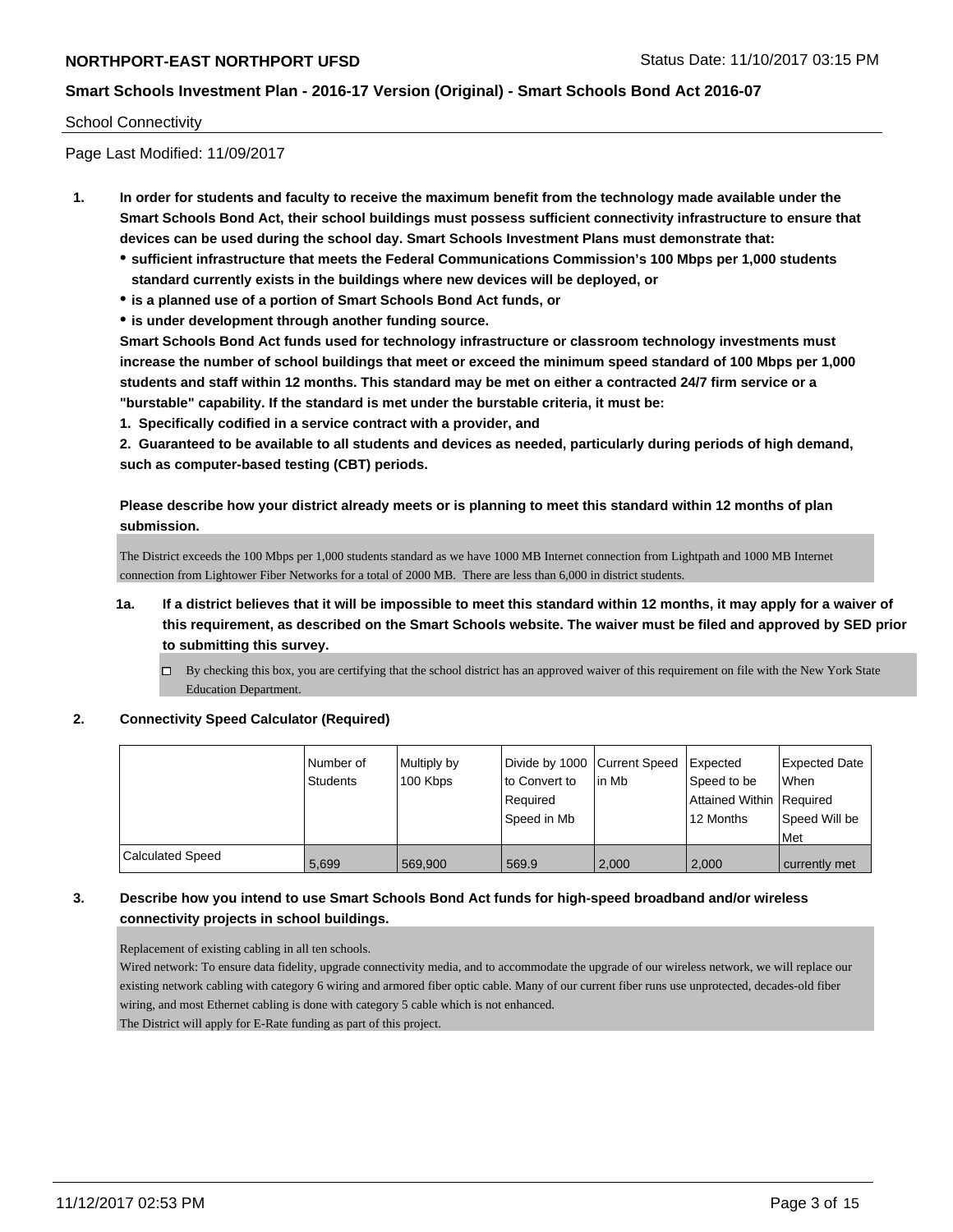### **Smart Schools Investment Plan - 2016-17 Version (Original) - Smart Schools Bond Act 2016-07**

School Connectivity

Page Last Modified: 11/09/2017

**4. Describe the linkage between the district's District Instructional Technology Plan and the proposed projects. (There should be a link between your response to this question and your response to Question 1 in Part E. Curriculum and Instruction "What are the district's plans to use digital connectivity and technology to improve teaching and learning?)**

The replacement of cabling will provide / improve students and staff access to necessary tools / resources for the integration of technology to meet the standards put forth by the New York State Education Department (NYSED) and professional organizations such as the International Society for Technology in Education (ISTE), The Partnership for 21st Century Skills, and the American Association of School Libraries (AASL), including NYS P-12 Common Core Learning Standards as well as standards in the areas of technology and information literacy.

**5. If the district wishes to have students and staff access the Internet from wireless devices within the school building, or in close proximity to it, it must first ensure that it has a robust Wi-Fi network in place that has sufficient bandwidth to meet user demand.**

**Please describe how you have quantified this demand and how you plan to meet this demand.**

The District currently monitors bandwidth utilization and has seen significant increases in utilization over the last 2 years. The replacement of cabling will provide reliable wired/wireless access in every instructional space to meet network usage demands.

**6. As indicated on Page 5 of the guidance, the Office of Facilities Planning will have to conduct a preliminary review of all capital projects, including connectivity projects.**

**Please indicate on a separate row each project number given to you by the Office of Facilities Planning.**

| <b>Project Number</b> |
|-----------------------|
| 58-04-04-03-7-999-BA1 |
| (No Response)         |

**7. Certain high-tech security and connectivity infrastructure projects may be eligible for an expedited review process as determined by the Office of Facilities Planning.**

**Was your project deemed eligible for streamlined review?**

Yes

**7a. Districts that choose the Streamlined Review Process will be required to certify that they have reviewed all installations with their licensed architect or engineer of record and provide that person's name and license number. The licensed professional must review the products and proposed method of installation prior to implementation and review the work during and after completion in order to affirm that the work was codecompliant, if requested.**

I certify that I have reviewed all installations with a licensed architect or engineer of record.

**8. Include the name and license number of the architect or engineer of record.**

| Name           | License Number |
|----------------|----------------|
| Roger P. Smith | 165141         |
| (No Response)  | (No Response)  |

**9. If you are submitting an allocation for School Connectivity complete this table. Note that the calculated Total at the bottom of the table must equal the Total allocation for this category that you entered in the SSIP Overview overall budget.**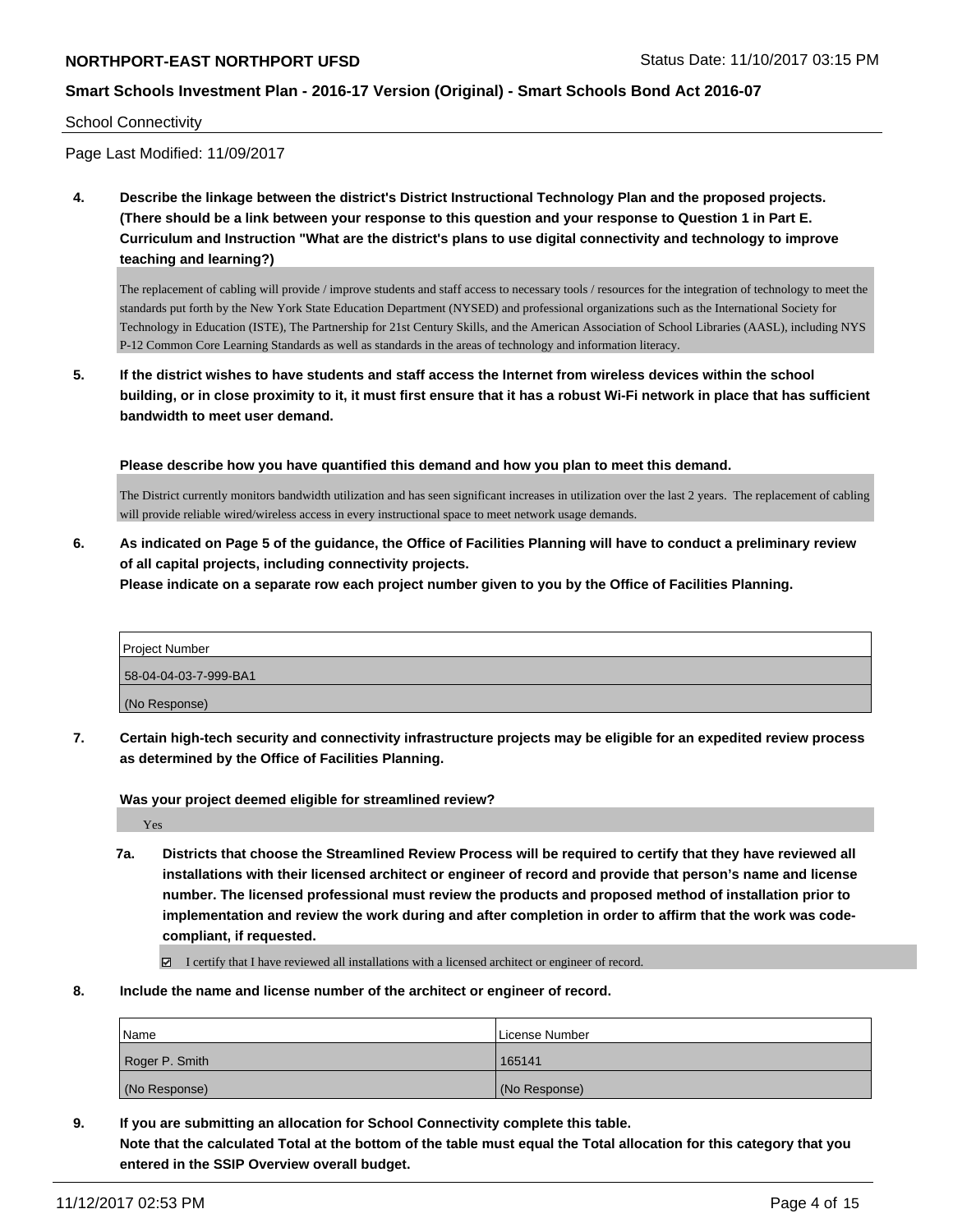School Connectivity

Page Last Modified: 11/09/2017

|                                            | Sub-<br>Allocation |
|--------------------------------------------|--------------------|
| Network/Access Costs                       | $\overline{0}$     |
| <b>Outside Plant Costs</b>                 | $\overline{0}$     |
| School Internal Connections and Components | 871,557            |
| <b>Professional Services</b>               | $\overline{0}$     |
| Testing                                    | $\overline{0}$     |
| Other Upfront Costs                        | $\overline{0}$     |
| <b>Other Costs</b>                         | $\overline{0}$     |
| Totals:                                    | 871,557            |

**10. Please detail the type, quantity, per unit cost and total cost of the eligible items under each sub-category. This is especially important for any expenditures listed under the "Other" category. All expenditures must be eligible for tax-exempt financing to be reimbursed through the SSBA. Sufficient detail must be provided so that we can verify this is the case. If you have any questions, please contact us directly through smartschools@nysed.gov. NOTE: Wireless Access Points should be included in this category, not under Classroom Educational Technology, except those that will be loaned/purchased for nonpublic schools.**

| Select the allowable expenditure | Item to be purchased                                     | Quantity | Cost per Item | <b>Total Cost</b> |
|----------------------------------|----------------------------------------------------------|----------|---------------|-------------------|
| type.                            |                                                          |          |               |                   |
| Repeat to add another item under |                                                          |          |               |                   |
| each type.                       |                                                          |          |               |                   |
| Connections/Components           | Cat6 network cabling $(#)$ and materials $ 3,019\rangle$ |          | 87            | 262,653           |
| <b>Connections/Components</b>    | Fiber optics cabling (ft) and materials                  | 4.750    | 4             | 19,000            |
| <b>Connections/Components</b>    | Cabling installation (hrs)                               | 6,412    | 92            | 589,904           |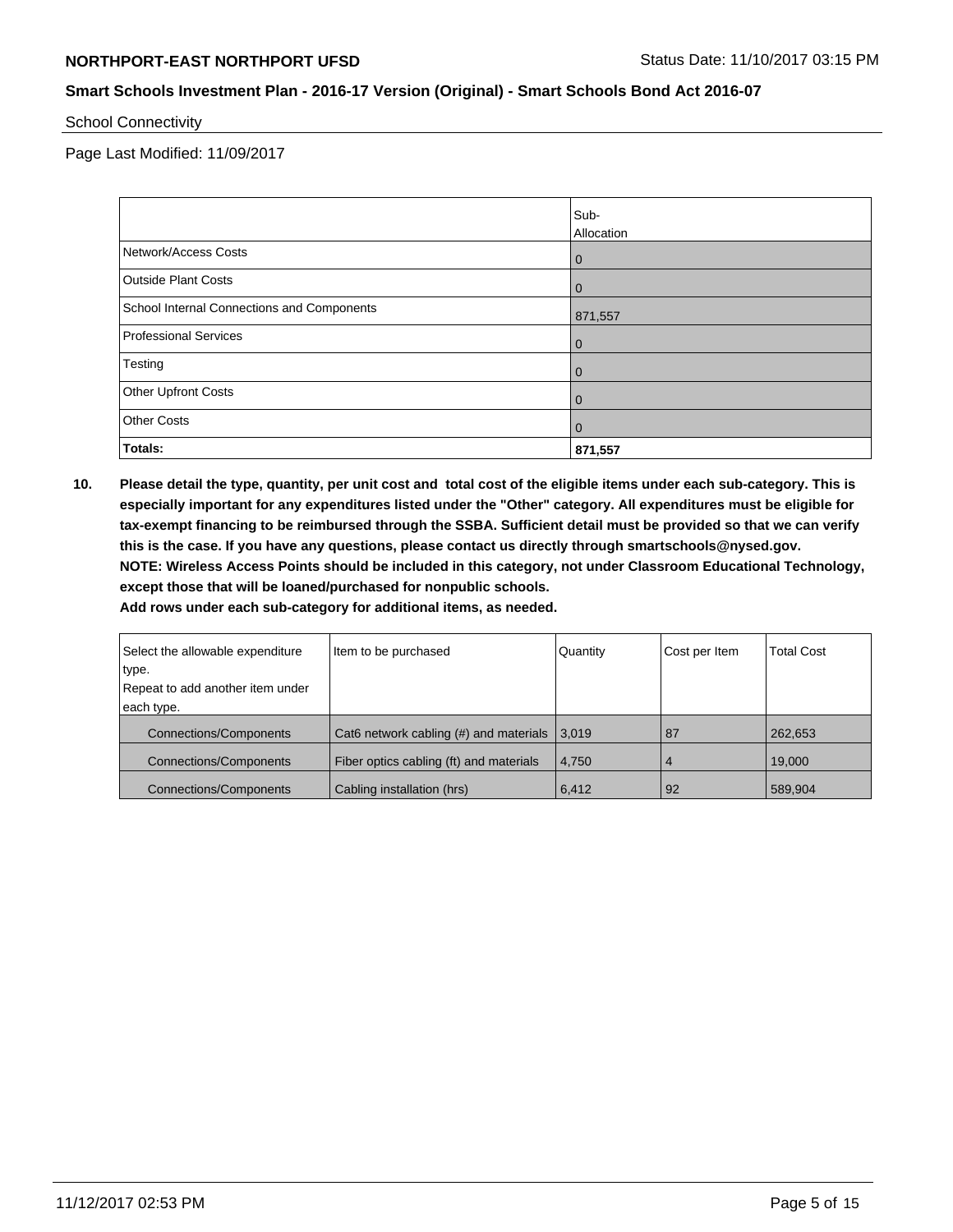### **Smart Schools Investment Plan - 2016-17 Version (Original) - Smart Schools Bond Act 2016-07**

Community Connectivity (Broadband and Wireless)

Page Last Modified: 11/09/2017

**1. Describe how you intend to use Smart Schools Bond Act funds for high-speed broadband and/or wireless connectivity projects in the community.**

(No Response)

**2. Please describe how the proposed project(s) will promote student achievement and increase student and/or staff access to the Internet in a manner that enhances student learning and/or instruction outside of the school day and/or school building.**

(No Response)

**3. Community connectivity projects must comply with all the necessary local building codes and regulations (building and related permits are not required prior to plan submission).**

 $\Box$  I certify that we will comply with all the necessary local building codes and regulations.

**4. Please describe the physical location of the proposed investment.**

(No Response)

**5. Please provide the initial list of partners participating in the Community Connectivity Broadband Project, along with their Federal Tax Identification (Employer Identification) number.**

| <b>Project Partners</b> | l Federal ID # |
|-------------------------|----------------|
| (No Response)           | (No Response)  |

**6. If you are submitting an allocation for Community Connectivity, complete this table. Note that the calculated Total at the bottom of the table must equal the Total allocation for this category that you entered in the SSIP Overview overall budget.**

|                                    | Sub-Allocation |
|------------------------------------|----------------|
| Network/Access Costs               | (No Response)  |
| <b>Outside Plant Costs</b>         | (No Response)  |
| <b>Tower Costs</b>                 | (No Response)  |
| <b>Customer Premises Equipment</b> | (No Response)  |
| <b>Professional Services</b>       | (No Response)  |
| Testing                            | (No Response)  |
| <b>Other Upfront Costs</b>         | (No Response)  |
| <b>Other Costs</b>                 | (No Response)  |
| Totals:                            | 0              |

**7. Please detail the type, quantity, per unit cost and total cost of the eligible items under each sub-category. This is especially important for any expenditures listed under the "Other" category. All expenditures must be capital-bond eligible to be reimbursed through the SSBA. If you have any questions, please contact us directly through smartschools@nysed.gov.**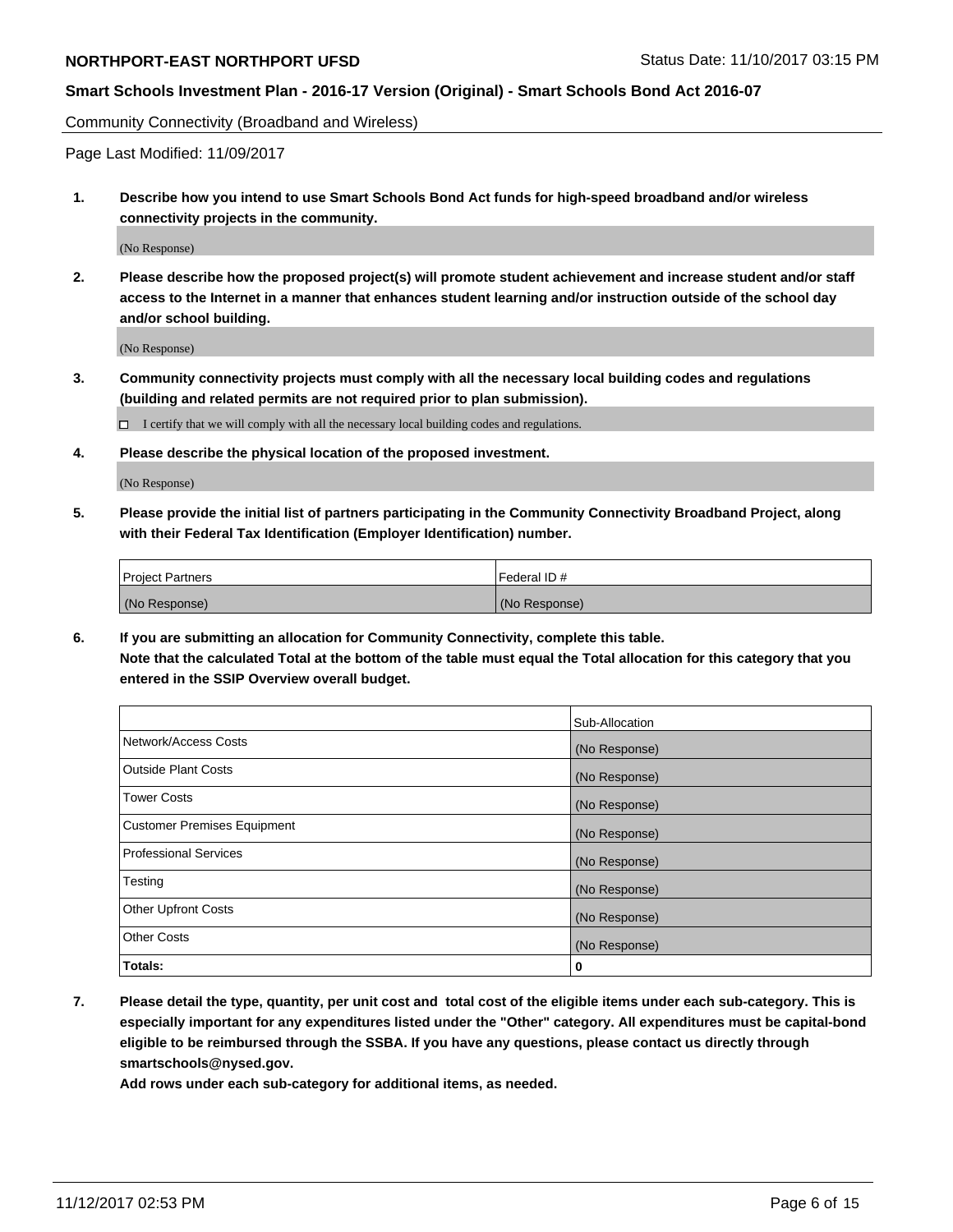Community Connectivity (Broadband and Wireless)

Page Last Modified: 11/09/2017

| Select the allowable expenditure<br>Item to be purchased<br>type.<br>Repeat to add another item under<br>each type. |               | Quantity      | Cost per Item | <b>Total Cost</b> |
|---------------------------------------------------------------------------------------------------------------------|---------------|---------------|---------------|-------------------|
| (No Response)                                                                                                       | (No Response) | (No Response) | (No Response) | (No Response)     |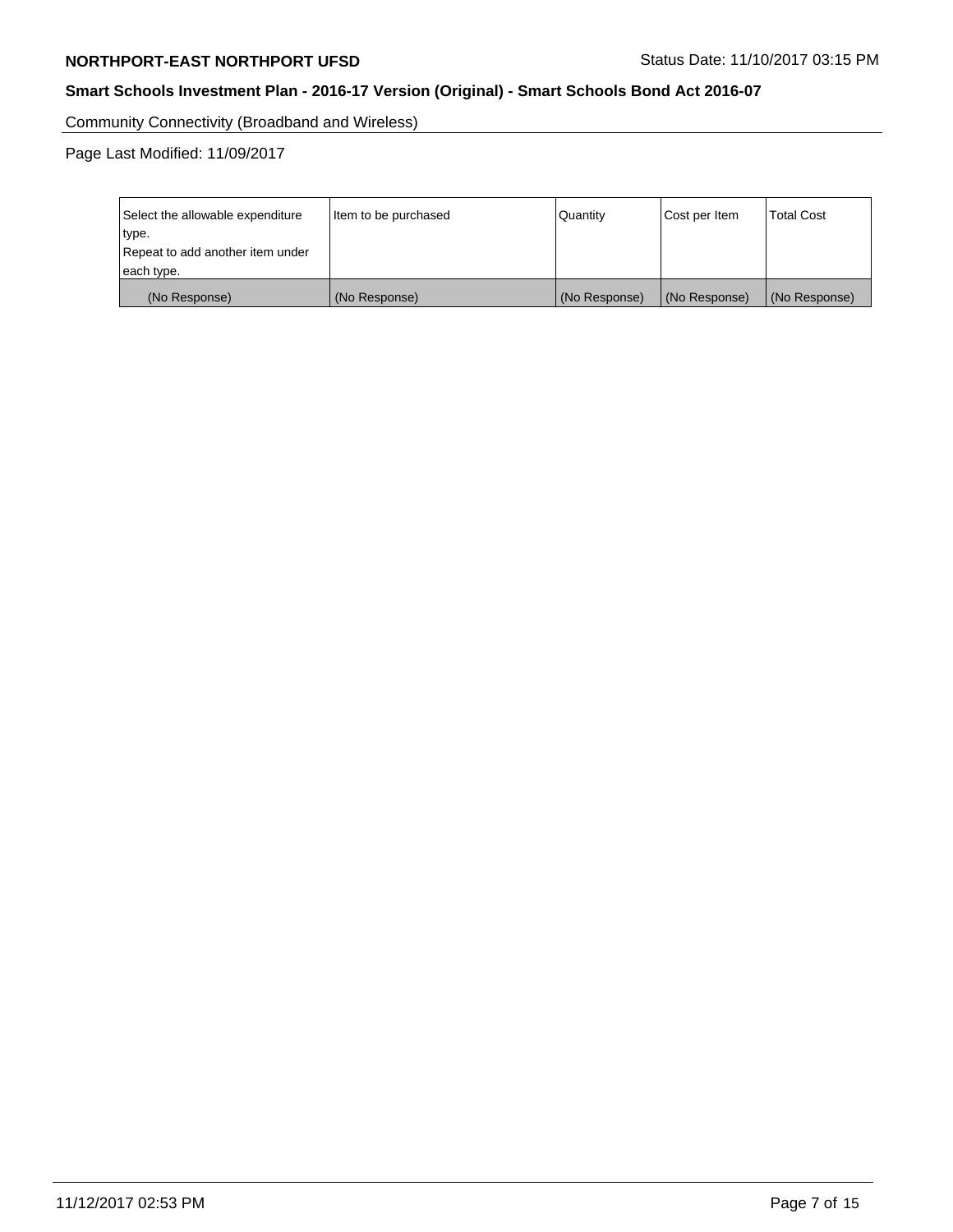#### Classroom Learning Technology

Page Last Modified: 11/09/2017

**1. In order for students and faculty to receive the maximum benefit from the technology made available under the Smart Schools Bond Act, their school buildings must possess sufficient connectivity infrastructure to ensure that devices can be used during the school day. Smart Schools Investment Plans must demonstrate that sufficient infrastructure that meets the Federal Communications Commission's 100 Mbps per 1,000 students standard currently exists in the buildings where new devices will be deployed, or is a planned use of a portion of Smart Schools Bond Act funds, or is under development through another funding source.**

**Smart Schools Bond Act funds used for technology infrastructure or classroom technology investments must increase the number of school buildings that meet or exceed the minimum speed standard of 100 Mbps per 1,000 students and staff within 12 months. This standard may be met on either a contracted 24/7 firm service or a "burstable" capability. If the standard is met under the burstable criteria, it must be:**

**1. Specifically codified in a service contract with a provider, and**

**2. Guaranteed to be available to all students and devices as needed, particularly during periods of high demand, such as computer-based testing (CBT) periods.**

**Please describe how your district already meets or is planning to meet this standard within 12 months of plan submission.**

(No Response)

- **1a. If a district believes that it will be impossible to meet this standard within 12 months, it may apply for a waiver of this requirement, as described on the Smart Schools website. The waiver must be filed and approved by SED prior to submitting this survey.**
	- $\Box$  By checking this box, you are certifying that the school district has an approved waiver of this requirement on file with the New York State Education Department.
- **2. Connectivity Speed Calculator (Required)**

|                         | Number of<br>Students | Multiply by<br>100 Kbps | Divide by 1000 Current Speed<br>to Convert to<br>Required<br>Speed in Mb | l in Mb          | Expected<br>Speed to be<br>Attained Within   Required<br>12 Months | <b>Expected Date</b><br>When<br>Speed Will be<br><b>Met</b> |
|-------------------------|-----------------------|-------------------------|--------------------------------------------------------------------------|------------------|--------------------------------------------------------------------|-------------------------------------------------------------|
| <b>Calculated Speed</b> | (No<br>Response)      | (No Response)           | (No<br>Response)                                                         | (No<br>Response) | (No<br>Response)                                                   | (No<br>Response)                                            |

**3. If the district wishes to have students and staff access the Internet from wireless devices within the school building, or in close proximity to it, it must first ensure that it has a robust Wi-Fi network in place that has sufficient bandwidth to meet user demand.**

**Please describe how you have quantified this demand and how you plan to meet this demand.**

(No Response)

**4. All New York State public school districts are required to complete and submit an Instructional Technology Plan survey to the New York State Education Department in compliance with Section 753 of the Education Law and per Part 100.12 of the Commissioner's Regulations.**

**Districts that include educational technology purchases as part of their Smart Schools Investment Plan must have a submitted and approved Instructional Technology Plan survey on file with the New York State Education Department.**

By checking this box, you are certifying that the school district has an approved Instructional Technology Plan survey on file with the New York State Education Department.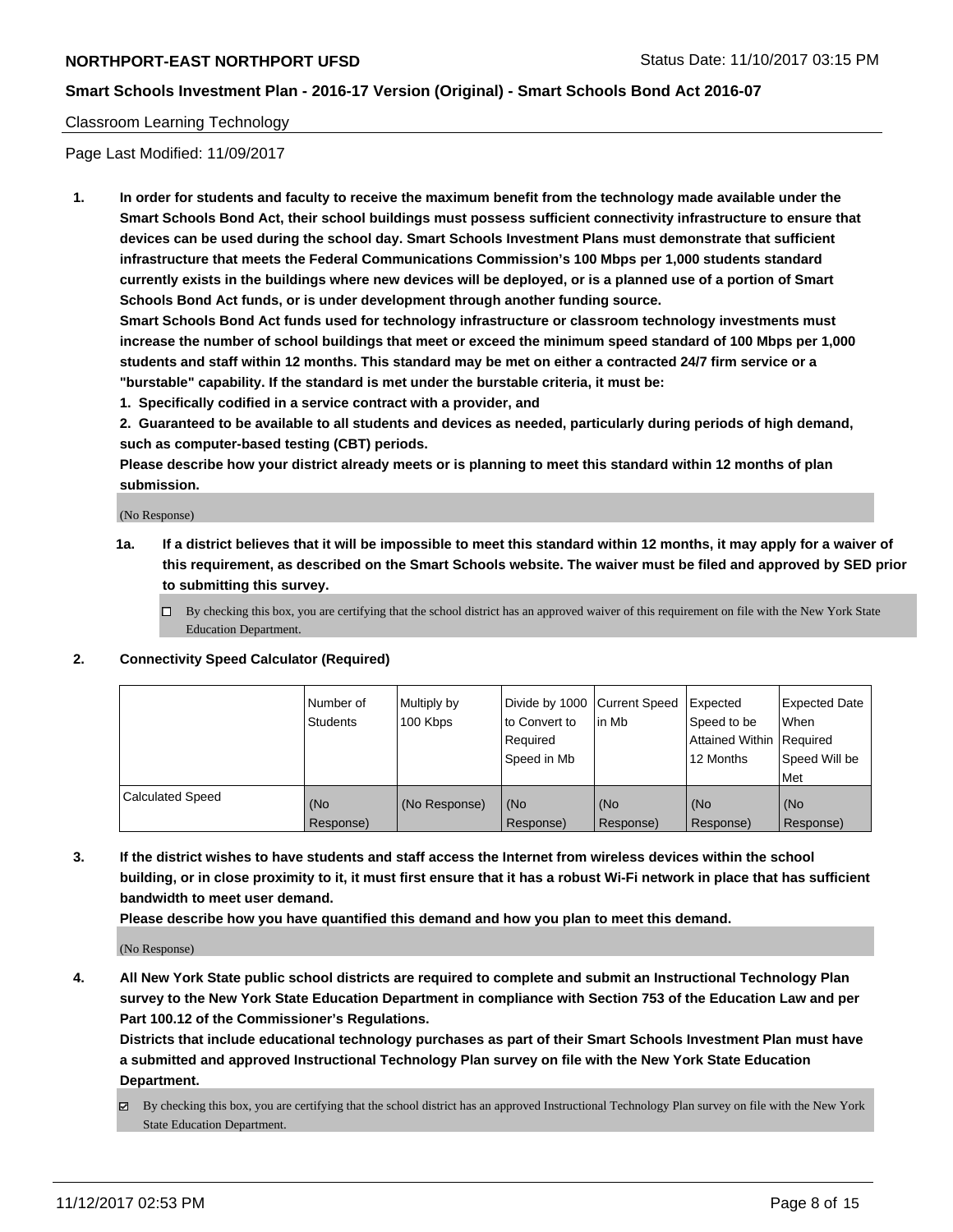# **Smart Schools Investment Plan - 2016-17 Version (Original) - Smart Schools Bond Act 2016-07**

#### Classroom Learning Technology

Page Last Modified: 11/09/2017

**5. Describe the devices you intend to purchase and their compatibility with existing or planned platforms or systems. Specifically address the adequacy of each facility's electrical, HVAC and other infrastructure necessary to install and support the operation of the planned technology.**

(No Response)

- **6. Describe how the proposed technology purchases will:**
	- **> enhance differentiated instruction;**
	- **> expand student learning inside and outside the classroom;**
	- **> benefit students with disabilities and English language learners; and**
	- **> contribute to the reduction of other learning gaps that have been identified within the district.**

**The expectation is that districts will place a priority on addressing the needs of students who struggle to succeed in a rigorous curriculum. Responses in this section should specifically address this concern and align with the district's Instructional Technology Plan (in particular Question 2 of E. Curriculum and Instruction: "Does the district's instructional technology plan address the needs of students with disabilities to ensure equitable access to instruction, materials and assessments?" and Question 3 of the same section: "Does the district's instructional technology plan address the provision of assistive technology specifically for students with disabilities to ensure access to and participation in the general curriculum?"**

(No Response)

**7. Where appropriate, describe how the proposed technology purchases will enhance ongoing communication with parents and other stakeholders and help the district facilitate technology-based regional partnerships, including distance learning and other efforts.**

(No Response)

**8. Describe the district's plan to provide professional development to ensure that administrators, teachers and staff can employ the technology purchased to enhance instruction successfully.**

**Note: This response should be aligned and expanded upon in accordance with your district's response to Question 1 of F. Professional Development of your Instructional Technology Plan: "Please provide a summary of professional development offered to teachers and staff, for the time period covered by this plan, to support technology to enhance teaching and learning. Please include topics, audience and method of delivery within your summary."**

(No Response)

- **9. Districts must contact the SUNY/CUNY teacher preparation program that supplies the largest number of the district's new teachers to request advice on innovative uses and best practices at the intersection of pedagogy and educational technology.**
	- By checking this box, you certify that you have contacted the SUNY/CUNY teacher preparation program that supplies the largest number of your new teachers to request advice on these issues.
	- **9a. Please enter the name of the SUNY or CUNY Institution that you contacted.**

SUNY Stony Brook University

**9b. Enter the primary Institution phone number.**

631.632.7049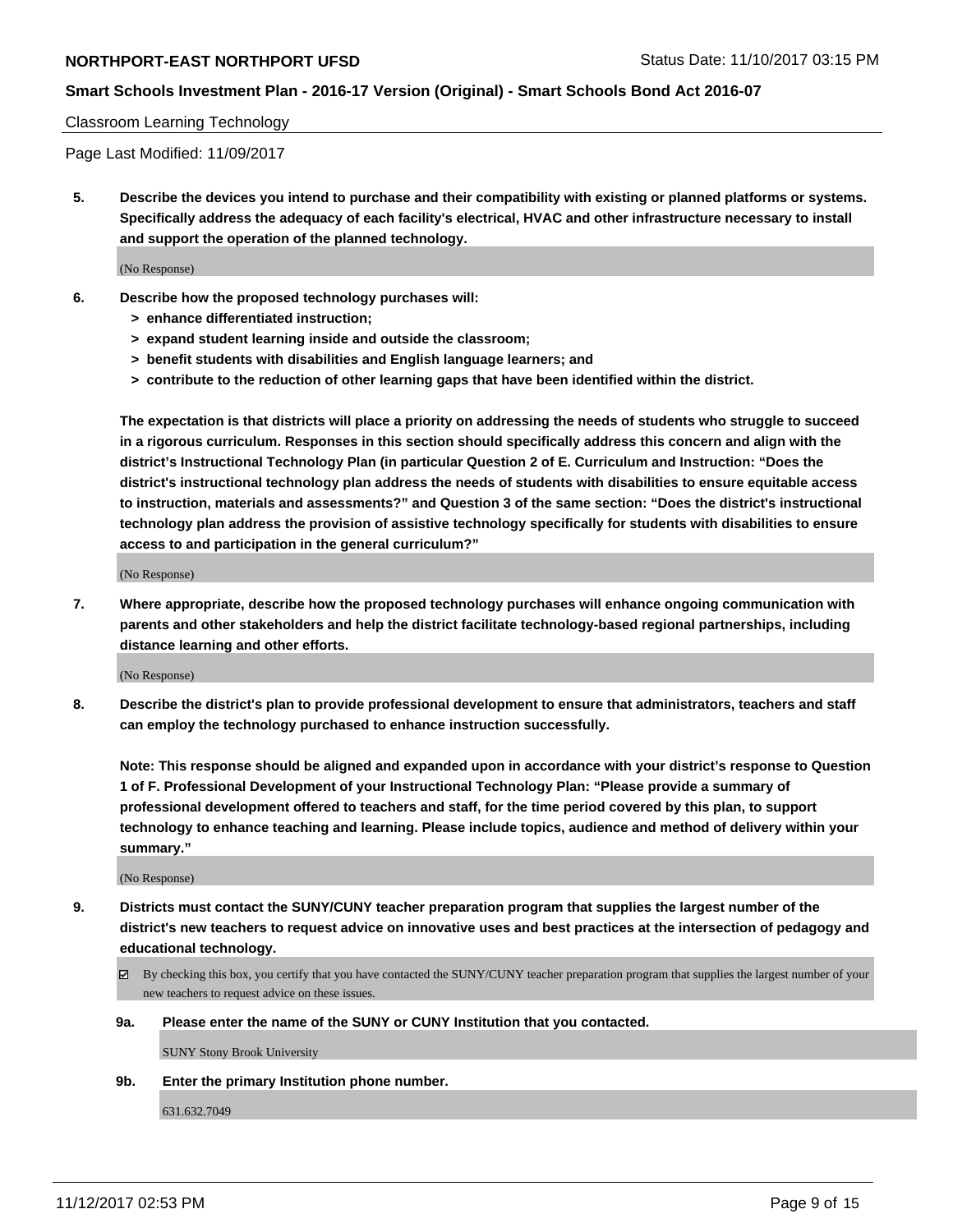#### **Smart Schools Investment Plan - 2016-17 Version (Original) - Smart Schools Bond Act 2016-07**

#### Classroom Learning Technology

Page Last Modified: 11/09/2017

**9c. Enter the name of the contact person with whom you consulted and/or will be collaborating with on innovative uses of technology and best practices.**

Ken Lindblom, Ph.D, Interim Dean, School of Professional Development

**10. A district whose Smart Schools Investment Plan proposes the purchase of technology devices and other hardware must account for nonpublic schools in the district.**

**Are there nonpublic schools within your school district?**

Yes

 $\square$  No

**11. Nonpublic Classroom Technology Loan Calculator**

**The Smart Schools Bond Act provides that any Classroom Learning Technology purchases made using Smart Schools funds shall be lent, upon request, to nonpublic schools in the district. However, no school district shall be required to loan technology in amounts greater than the total obtained and spent on technology pursuant to the Smart Schools Bond Act and the value of such loan may not exceed the total of \$250 multiplied by the nonpublic school enrollment in the base year at the time of enactment.**

**See:**

**http://www.p12.nysed.gov/mgtserv/smart\_schools/docs/Smart\_Schools\_Bond\_Act\_Guidance\_04.27.15\_Final.pdf.**

|                                       | 1. Classroom   | l 2. Public   | 3. Nonpublic | l 4. Sum of | 15. Total Per                                                                                 | 6. Total       |
|---------------------------------------|----------------|---------------|--------------|-------------|-----------------------------------------------------------------------------------------------|----------------|
|                                       | Technology     | Enrollment    | Enrollment   | Public and  | Pupil Sub-                                                                                    | Nonpublic Loan |
|                                       | Sub-allocation | $(2014 - 15)$ | $(2014-15)$  | l Nonpublic | allocation                                                                                    | Amount         |
|                                       |                |               |              | Enrollment  |                                                                                               |                |
| Calculated Nonpublic Loan<br>  Amount |                |               |              |             | (No Response)   (No Response)   (No Response)   (No Response)   (No Response)   (No Response) |                |

**12. To ensure the sustainability of technology purchases made with Smart Schools funds, districts must demonstrate a long-term plan to maintain and replace technology purchases supported by Smart Schools Bond Act funds. This sustainability plan shall demonstrate a district's capacity to support recurring costs of use that are ineligible for Smart Schools Bond Act funding such as device maintenance, technical support, Internet and wireless fees, maintenance of hotspots, staff professional development, building maintenance and the replacement of incidental items. Further, such a sustainability plan shall include a long-term plan for the replacement of purchased devices and equipment at the end of their useful life with other funding sources.**

 $\Box$  By checking this box, you certify that the district has a sustainability plan as described above.

**13. Districts must ensure that devices purchased with Smart Schools Bond funds will be distributed, prepared for use, maintained and supported appropriately. Districts must maintain detailed device inventories in accordance with generally accepted accounting principles.**

By checking this box, you certify that the district has a distribution and inventory management plan and system in place.

**14. If you are submitting an allocation for Classroom Learning Technology complete this table. Note that the calculated Total at the bottom of the table must equal the Total allocation for this category that you entered in the SSIP Overview overall budget.**

|                         | Sub-Allocation |
|-------------------------|----------------|
| Interactive Whiteboards | (No Response)  |
| Computer Servers        | (No Response)  |
| Desktop Computers       | (No Response)  |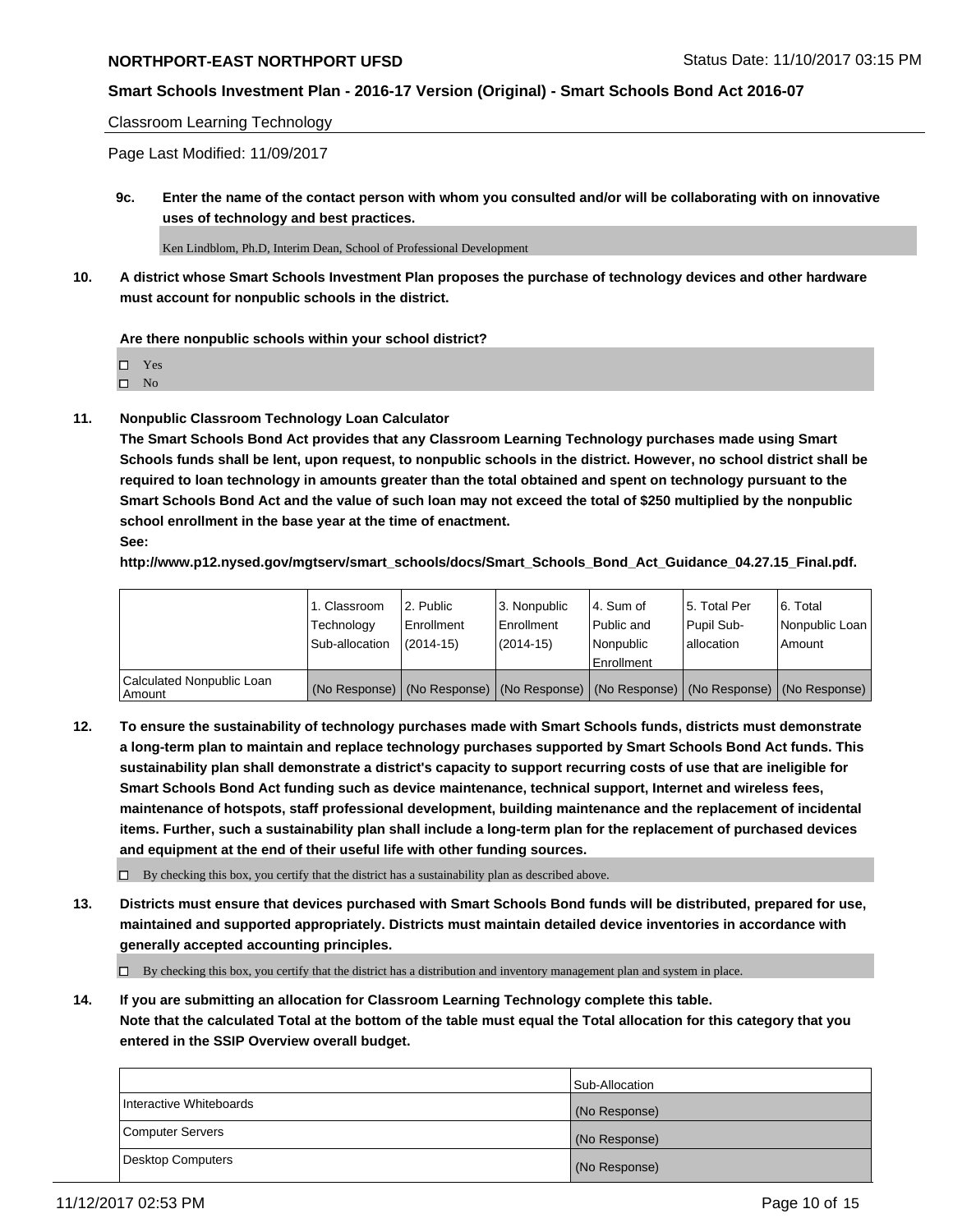# **Smart Schools Investment Plan - 2016-17 Version (Original) - Smart Schools Bond Act 2016-07**

#### Classroom Learning Technology

Page Last Modified: 11/09/2017

|                         | Sub-Allocation |
|-------------------------|----------------|
| <b>Laptop Computers</b> | (No Response)  |
| <b>Tablet Computers</b> | (No Response)  |
| <b>Other Costs</b>      | (No Response)  |
| Totals:                 |                |

**15. Please detail the type, quantity, per unit cost and total cost of the eligible items under each sub-category. This is especially important for any expenditures listed under the "Other" category. All expenditures must be capital-bond eligible to be reimbursed through the SSBA. If you have any questions, please contact us directly through smartschools@nysed.gov.**

**Please specify in the "Item to be Purchased" field which specific expenditures and items are planned to meet the district's nonpublic loan requirement, if applicable.**

**NOTE: Wireless Access Points that will be loaned/purchased for nonpublic schools should ONLY be included in this category, not under School Connectivity, where public school districts would list them. Add rows under each sub-category for additional items, as needed.**

| Select the allowable expenditure | I Item to be Purchased | Quantity      | Cost per Item   | <b>Total Cost</b> |
|----------------------------------|------------------------|---------------|-----------------|-------------------|
| type.                            |                        |               |                 |                   |
| Repeat to add another item under |                        |               |                 |                   |
| each type.                       |                        |               |                 |                   |
| (No Response)                    | (No Response)          | (No Response) | l (No Response) | (No Response)     |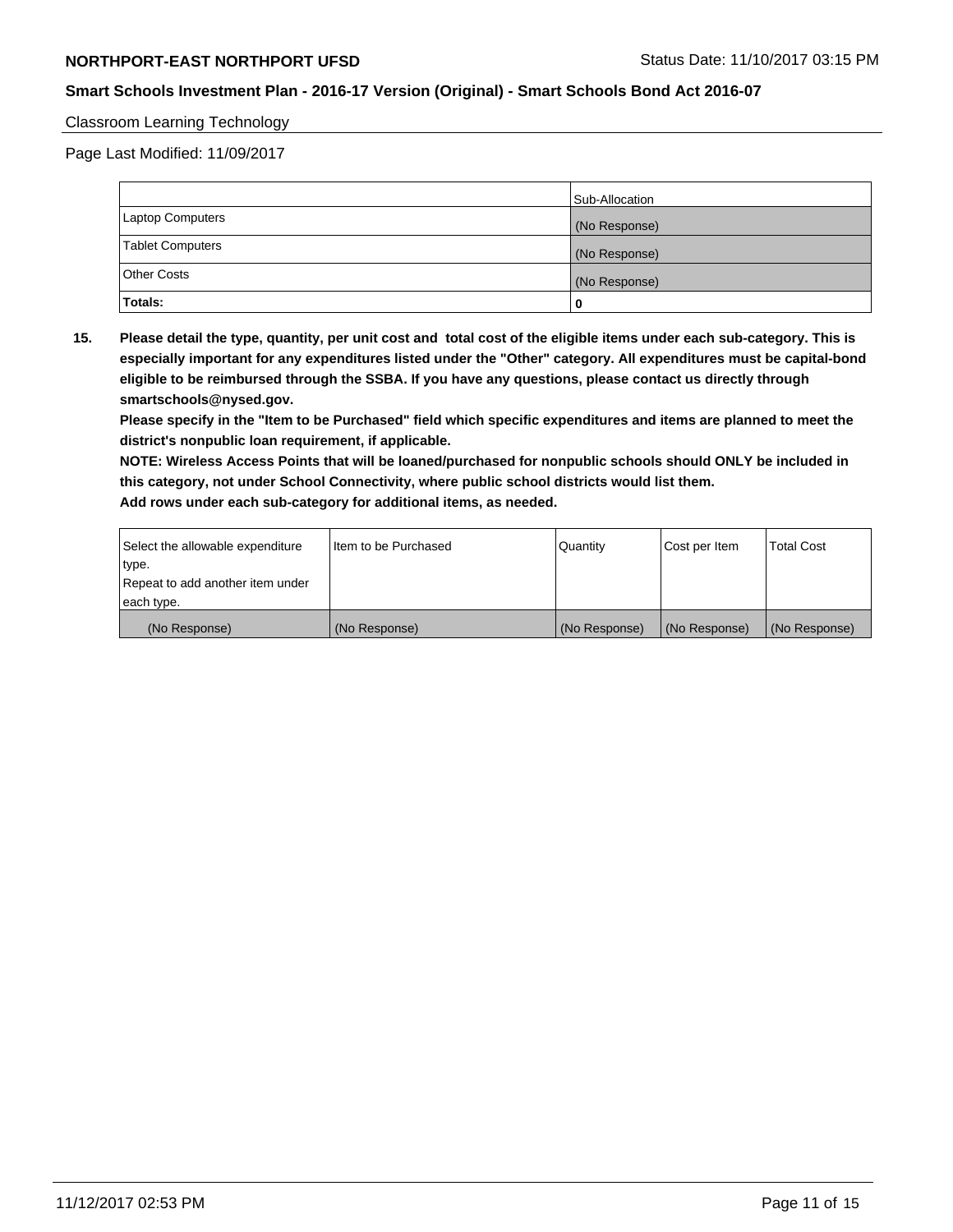# **Smart Schools Investment Plan - 2016-17 Version (Original) - Smart Schools Bond Act 2016-07**

#### Pre-Kindergarten Classrooms

Page Last Modified: 11/09/2017

**1. Provide information regarding how and where the district is currently serving pre-kindergarten students and justify the need for additional space with enrollment projections over 3 years.**

(No Response)

- **2. Describe the district's plan to construct, enhance or modernize education facilities to accommodate prekindergarten programs. Such plans must include:**
	- **Specific descriptions of what the district intends to do to each space;**
	- **An affirmation that pre-kindergarten classrooms will contain a minimum of 900 square feet per classroom;**
	- **The number of classrooms involved;**
	- **The approximate construction costs per classroom; and**

**- Confirmation that the space is district-owned or has a long-term lease that exceeds the probable useful life of the improvements.**

(No Response)

**3. Smart Schools Bond Act funds may only be used for capital construction costs. Describe the type and amount of additional funds that will be required to support ineligible ongoing costs (e.g. instruction, supplies) associated with any additional pre-kindergarten classrooms that the district plans to add.**

(No Response)

**4. All plans and specifications for the erection, repair, enlargement or remodeling of school buildings in any public school district in the State must be reviewed and approved by the Commissioner. Districts that plan capital projects using their Smart Schools Bond Act funds will undergo a Preliminary Review Process by the Office of Facilities Planning.**

**Please indicate on a separate row each project number given to you by the Office of Facilities Planning.**

| Project Number |  |
|----------------|--|
| (No Response)  |  |

**5. If you have made an allocation for Pre-Kindergarten Classrooms, complete this table.**

**Note that the calculated Total at the bottom of the table must equal the Total allocation for this category that you entered in the SSIP Overview overall budget.**

|                                          | Sub-Allocation |
|------------------------------------------|----------------|
| Construct Pre-K Classrooms               | (No Response)  |
| Enhance/Modernize Educational Facilities | (No Response)  |
| <b>Other Costs</b>                       | (No Response)  |
| <b>Totals:</b>                           | 0              |

**6. Please detail the type, quantity, per unit cost and total cost of the eligible items under each sub-category. This is especially important for any expenditures listed under the "Other" category. All expenditures must be capital-bond eligible to be reimbursed through the SSBA. If you have any questions, please contact us directly through smartschools@nysed.gov.**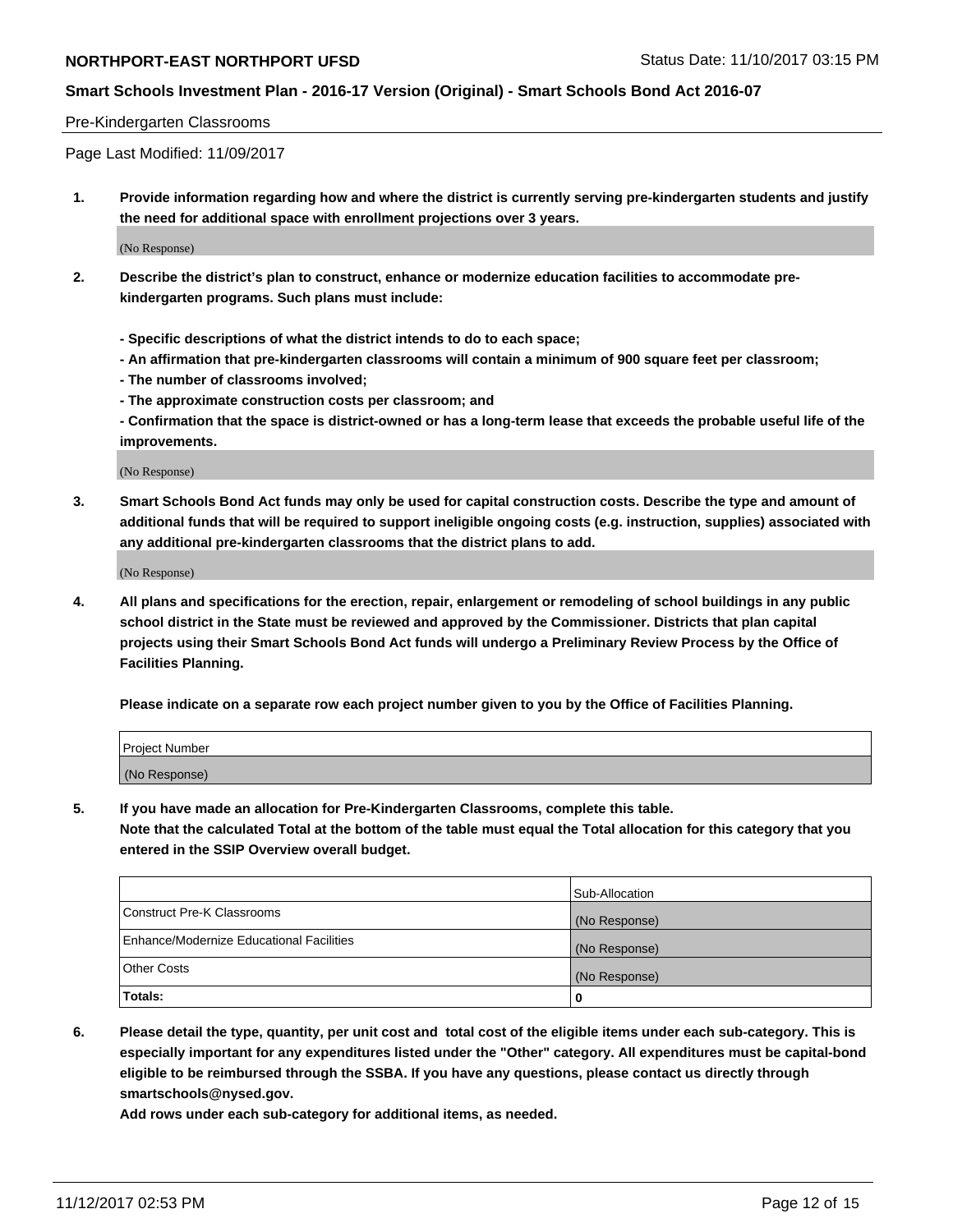# **Smart Schools Investment Plan - 2016-17 Version (Original) - Smart Schools Bond Act 2016-07**

# Pre-Kindergarten Classrooms

Page Last Modified: 11/09/2017

| Select the allowable expenditure | Item to be purchased | Quantity      | Cost per Item | <b>Total Cost</b> |
|----------------------------------|----------------------|---------------|---------------|-------------------|
| type.                            |                      |               |               |                   |
| Repeat to add another item under |                      |               |               |                   |
| each type.                       |                      |               |               |                   |
| (No Response)                    | (No Response)        | (No Response) | (No Response) | (No Response)     |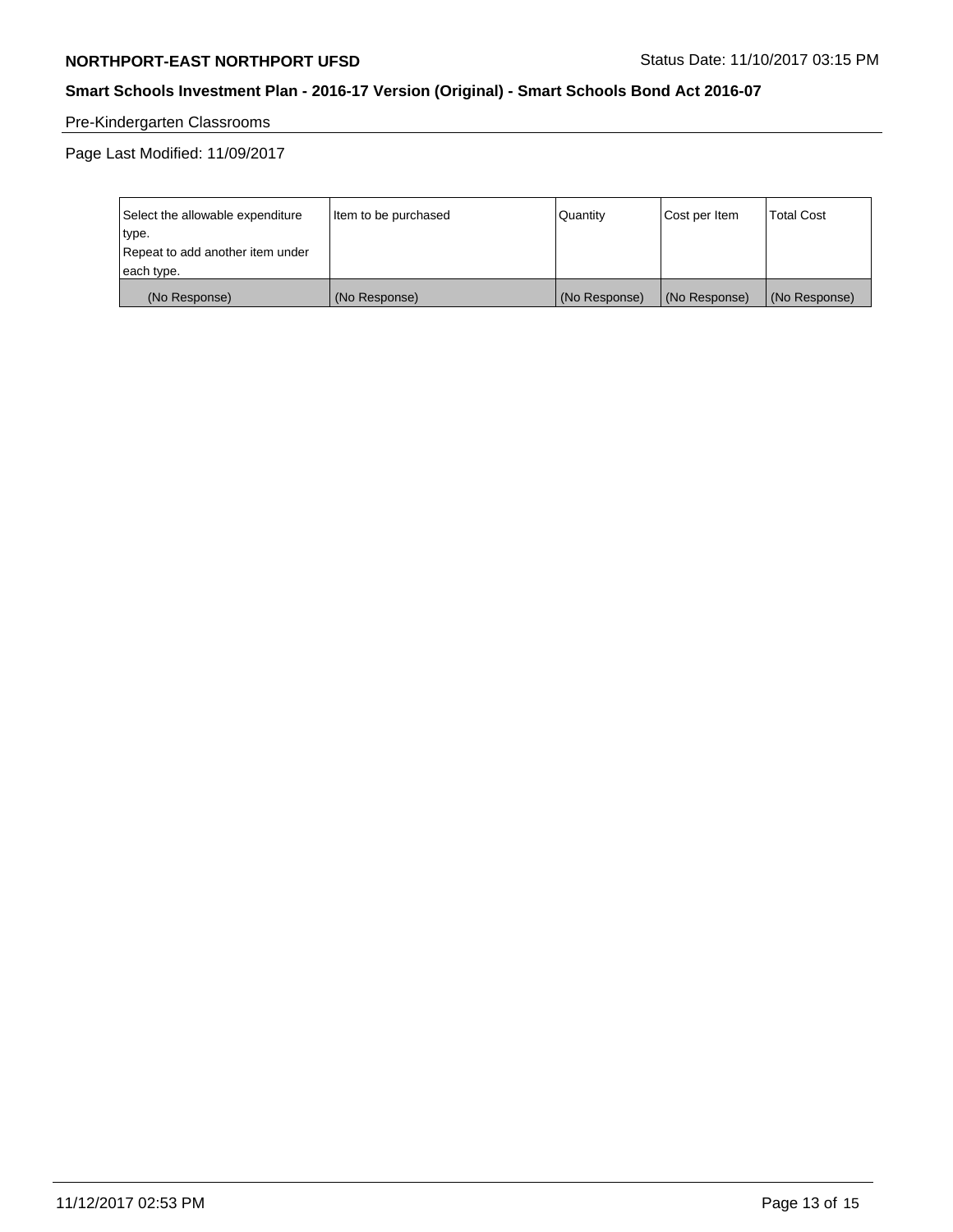# **Smart Schools Investment Plan - 2016-17 Version (Original) - Smart Schools Bond Act 2016-07**

#### Replace Transportable Classrooms

Page Last Modified: 11/09/2017

**1. Describe the district's plan to construct, enhance or modernize education facilities to provide high-quality instructional space by replacing transportable classrooms.**

(No Response)

**2. All plans and specifications for the erection, repair, enlargement or remodeling of school buildings in any public school district in the State must be reviewed and approved by the Commissioner. Districts that plan capital projects using their Smart Schools Bond Act funds will undergo a Preliminary Review Process by the Office of Facilities Planning.**

**Please indicate on a separate row each project number given to you by the Office of Facilities Planning.**

| <b>Project Number</b> |  |
|-----------------------|--|
| (No Response)         |  |

**3. For large projects that seek to blend Smart Schools Bond Act dollars with other funds, please note that Smart Schools Bond Act funds can be allocated on a pro rata basis depending on the number of new classrooms built that directly replace transportable classroom units.**

**If a district seeks to blend Smart Schools Bond Act dollars with other funds describe below what other funds are being used and what portion of the money will be Smart Schools Bond Act funds.**

(No Response)

**4. If you have made an allocation for Replace Transportable Classrooms, complete this table. Note that the calculated Total at the bottom of the table must equal the Total allocation for this category that you entered in the SSIP Overview overall budget.**

|                                                | Sub-Allocation |
|------------------------------------------------|----------------|
| Construct New Instructional Space              | (No Response)  |
| Enhance/Modernize Existing Instructional Space | (No Response)  |
| <b>Other Costs</b>                             | (No Response)  |
| Totals:                                        | 0              |

**5. Please detail the type, quantity, per unit cost and total cost of the eligible items under each sub-category. This is especially important for any expenditures listed under the "Other" category. All expenditures must be capital-bond eligible to be reimbursed through the SSBA. If you have any questions, please contact us directly through smartschools@nysed.gov.**

| Select the allowable expenditure | Item to be purchased | Quantity      | Cost per Item | <b>Total Cost</b> |
|----------------------------------|----------------------|---------------|---------------|-------------------|
| type.                            |                      |               |               |                   |
| Repeat to add another item under |                      |               |               |                   |
| each type.                       |                      |               |               |                   |
| (No Response)                    | (No Response)        | (No Response) | (No Response) | (No Response)     |